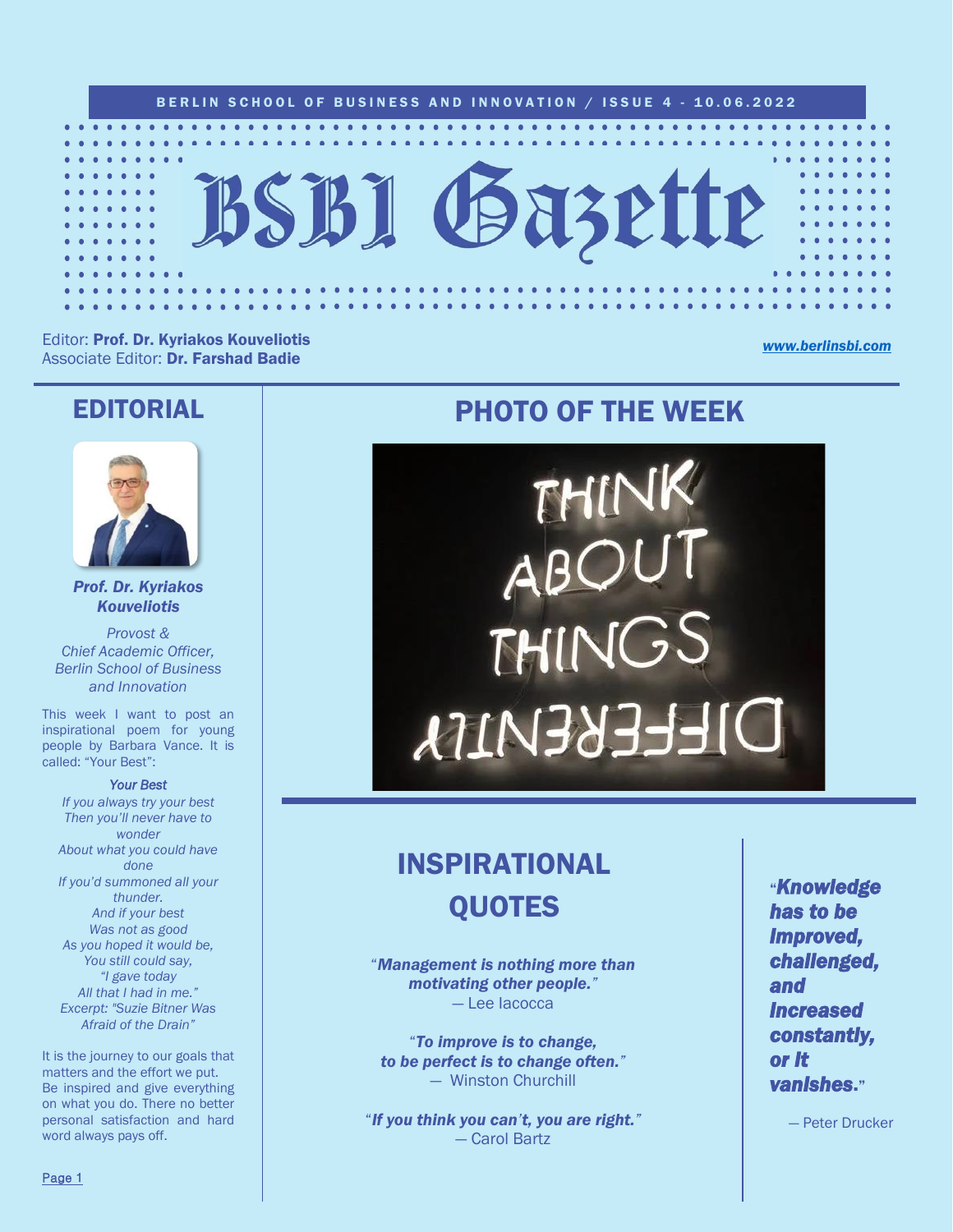## ARTICLE OF THE WEEK

### Digital Technologies Can Help Older Persons Maintain Healthy, Productive Lives

### *Roxana Widmer-Iliescu*

Two megatrends are converging exponentially and on a global scale: technological advancement and population ageing. This phenomenon presages considerable changes in the socioeconomic landscape and cross-sectoral business models*.*

Ageing is an inevitable part of life, affecting everyone. It is therefore essential that we foster a healthy and active ageing experience for present and future generations. Fortunately, we are ageing in a digital world. We have tools to help us live longer, maintain active and healthier lives, and make socioeconomic contributions to society that can enable us to live our lives to the fullest.

Technological advancements have radically changed our world. Work, education, leisure, socializing and so many other activities take place in the digital space wouldn't we want to continue accessing all of the benefits of such technology as we get older? We should begin by eliminating the misconception that older generations don't use technology, as many are becoming technologically savvy. To promote a culture of healthy ageing, in which older people are fully included in the digital economy, it is vital that we promote digitally accessible technologies and digital skills tailored to the needs of the ageing. In implementing such accessibility, the involvement of end-user representatives is critical.

Information and communications technologies (ICTs), if built with digital accessibility requirements and universal design in mind, can make a fundamental difference in creating inclusive, age-friendly digital environments and communities. While health services are the most developed resource for older adults, many other areas remain underdeveloped, such as leisure and entertainment. ICTs can provide valuable access to public and private online services for purchasing goods online instead of going to stores; paying taxes; completing financial transactions safely from home; and learning new skills via e-learning platforms. Ehealth and wellness apps enable older persons to manage their health and maintain independence.

Technology is increasingly critical for social inclusion, enabling ageing people to maintain close contact with family and friends, and overcome social isolation and loneliness.

During the COVID-19 pandemic, technology has been shown to offer endless opportunities for learning and interaction through innovative applications, such as augmented and virtual reality and artificial intelligence. The key to success is to develop human-centred technology that can be used by as many people as possible.

Accessible ICTs can help people overcome many age-related barriers in vision, hearing, dexterity and cognition. Screen readers/text-to-voice and voice-to-text virtual assistants are examples of such features. We all use various accessibility tools including voice messages, text-to-speech, or video captioning, all of which are driven by smart technology. With further digital transformation sweeping the world in the wake of the COVID-19 pandemic, it is more important than ever that the opportunities opened by ICTs are equally and equitably available, affordable and accessible to all people regardless of their age, gender, location or ability. Moreover, the skills necessary to use technology are essential in enabling all end users to integrate into the digital world and ensuring everyone's inclusion and participation in digital societies and economies.

When designed in accessible formats with universal design in mind, ICTs can help create inclusive and age-friendly environments that promote healthy living for today's and tomorrow's older persons.

There are many challenges to ensuring that technologies truly empower older people who wish to be connected, and provide alternate solutions for those who want to remain offline or do not have a choice. Hopefully, many incentives will trigger rapid change. The "silver economy" is estimated at [\\$15 trillion,](https://globalcoalitiononaging.com/2018/05/29/the-rise-of-the-silver-economy/) and the global market for elder care technology is worth [more than \\$13 billion.](https://www.globenewswire.com/news-release/2018/10/11/1619787/0/en/Global-Market-for-Elder-Care-Technology-to-Reach-13-6-Billion-by-2022.html) The public and private sectors recognize that the ageing population represents an appealing opportunity, particularly for the technology industry and digital services.

The Organisation for Economic Co-operation and Development (OECD) estimates that creating multigenerational workforces and giving older workers more opportunities to work could increase gross domestic product per capita 19 [per](https://www.oecd.org/newsroom/employers-must-remove-barriers-to-work-for-all-generations.htm)  [cent](https://www.oecd.org/newsroom/employers-must-remove-barriers-to-work-for-all-generations.htm) over the next three decades. Therefore, all stakeholders must capitalize on the opportunities presented by the ageing digital revolution.

How can the International Telecommunication Union (ITU) and the United Nations system support such objectives?

#### Raise awareness

ITU included within the World Summit on the Information Society (WSIS) the Special Track

on ICT and Older Persons, which took place from 2 to 6 May 2022 and was attended by over 550 participants worldwide. This year, the theme of [World Telecommunication and](https://www.un.org/en/observances/telecommunication-day)  [Information Society Day](https://www.un.org/en/observances/telecommunication-day) (17 May 2022) is "Digital technologies for older persons and healthy ageing".

#### Use platforms to collaborate, advocate, leverage efforts and show the way forward

As a result of a joint effort under the [United](https://www.who.int/initiatives/decade-of-healthy-ageing)  [Nations Decade of Healthy Ageing 2021-](https://www.who.int/initiatives/decade-of-healthy-ageing) [2030,](https://www.who.int/initiatives/decade-of-healthy-ageing) we increased impact by developing thematic policies and advocacy briefs such as "[Social isolation and loneliness among](https://www.who.int/publications/i/item/9789240030749)  [older people](https://www.who.int/publications/i/item/9789240030749)", published in conjunction with the World Health Organization and the United Nations Department of Economic and Social Affairs. We have also led impactful, cross-sectoral dialogues with leaders and experts to share knowledge, challenges, solutions and ways forward, for example, during the [WSIS Forum](https://www.itu.int/net4/wsis/forum/2022) 2022 through the multi-stakeholder [High-level](https://www.itu.int/net4/wsis/forum/2022/Agenda/Session/220)  [Dialogue.](https://www.itu.int/net4/wsis/forum/2022/Agenda/Session/220)

#### Provide guidelines and strengthen capacity

The issue of ageing in a digital world is addressed within the [digital inclusion](https://www.itu.int/itu-d/sites/digital-inclusion/) work of the ITU [Telecommunication](https://www.itu.int/en/ITU-D/Pages/default.aspx) [Development](https://www.itu.int/en/ITU-D/Pages/default.aspx) [Sector.](https://www.itu.int/en/ITU-D/Pages/default.aspx) O ur work encompasses awareness-raising, developing guidelines on policies and strategies, sharing good practices, and strengthening ITU members' and stakeholders' capacity to turn this challenge into a great opportunity. Two primary resources were developed to support this global effort: the report on *[Ageing in a Digital](https://www.itu.int/pub/D-PHCB-DIG_AGE-2021)  World—[From Vulnerable to Valuable](https://www.itu.int/pub/D-PHCB-DIG_AGE-2021)* and the online self-paced training "ICT for better ageing and livelihood in the digital landscape", available available

in [English,](https://academy.itu.int/training-courses/full-catalogue/icts-better-ageing-and-livelihood-digital-landscape) [French](https://academy.itu.int/training-courses/full-catalogue/les-tic-pour-mieux-vieillir-et-garantir-de-meilleures-conditions-dexistence-dans-le-paysage) and [Spanish.](https://academy.itu.int/training-courses/full-catalogue/las-tics-para-tener-un-mejor-envejecimiento-en-el-entorno-digital) These resources are provided free of charge and in digitally accessible formats. The United Nations partnership in the forthcoming Virtual Roundtable Series ["Mainstreaming](https://www.unitar.org/event/full-catalog/virtual-roundtable-series-mainstreaming-knowledge-ageing-1st-event-out-5-1-hour-40)  [Knowledge on Ageing: Bridging Paths](https://www.unitar.org/event/full-catalog/virtual-roundtable-series-mainstreaming-knowledge-ageing-1st-event-out-5-1-hour-40)  [towards Strengthening Protection and](https://www.unitar.org/event/full-catalog/virtual-roundtable-series-mainstreaming-knowledge-ageing-1st-event-out-5-1-hour-40)  [Participation"](https://www.unitar.org/event/full-catalog/virtual-roundtable-series-mainstreaming-knowledge-ageing-1st-event-out-5-1-hour-40) is another example of how the United Nations can lead this global effort.

Ageing is a privilege, and ageing in a digital world is an opportunity. Everyone's work could make a difference, but only by working together can we create change and attain an active, healthy and happy life for older adults of today and tomorrow.

Source: [https://www.un.org/en/un](https://www.un.org/en/un-chronicle/digital-technologies-can-help-older-persons-maintain-healthy-productive-lives)[chronicle/digital-technologies-can-help-older](https://www.un.org/en/un-chronicle/digital-technologies-can-help-older-persons-maintain-healthy-productive-lives)[persons-maintain-healthy-productive-lives](https://www.un.org/en/un-chronicle/digital-technologies-can-help-older-persons-maintain-healthy-productive-lives)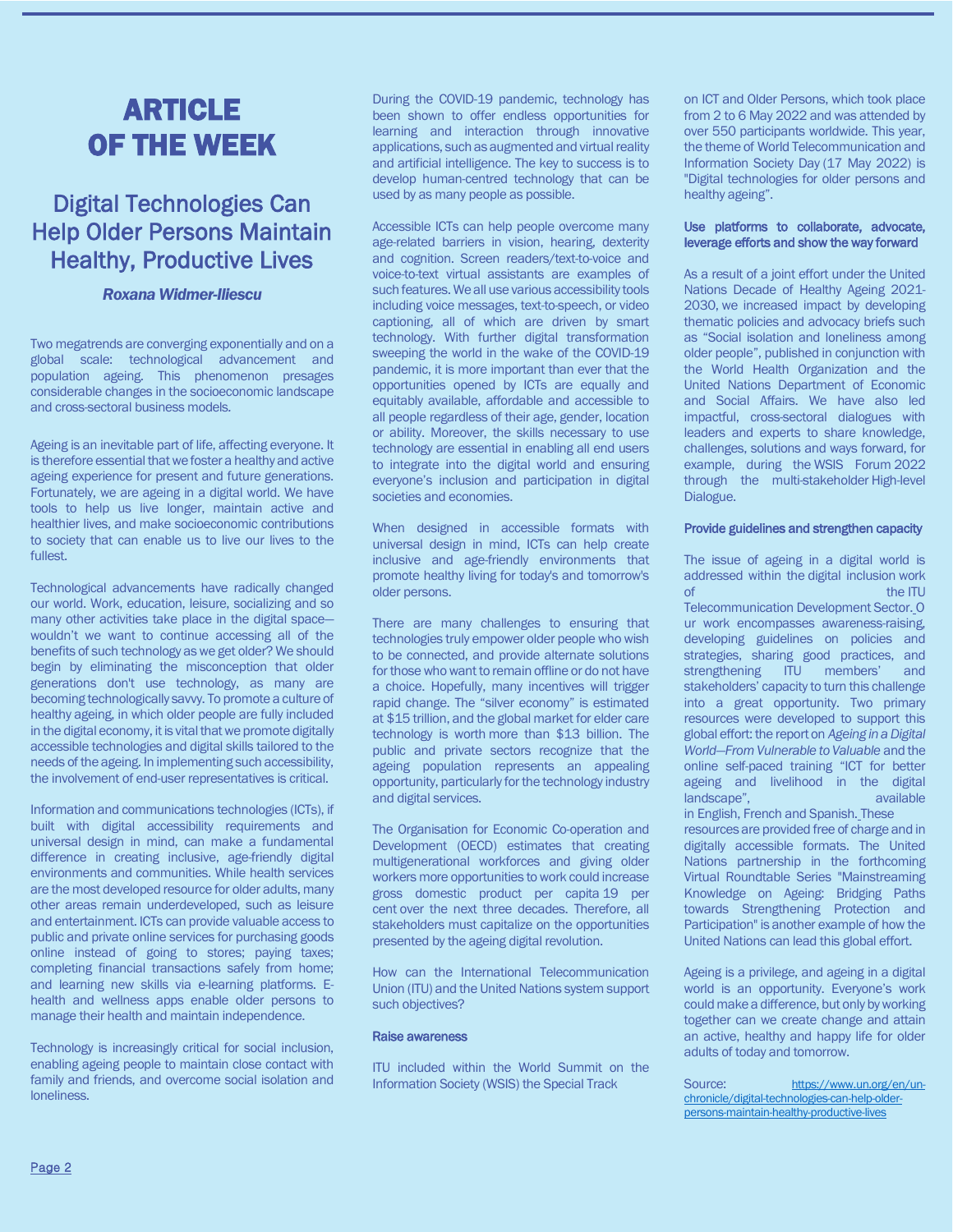### **WEBSITES** OF THE WEEK

 $\oslash$  [Your](https://theconversation.com/your-personal-data-is-the-currency-of-the-digital-age-146386) Personal Data is the Currency of the Digital Age

 $\oslash$  [Children](https://theconversation.com/teaching-children-digital-literacy-skills-helps-them-navigate-and-respond-to-misinformation-145988) and Learning **Digital Literacy** 

**& How to Reject Fake** [News in the Digital World?](https://theconversation.com/how-can-we-learn-to-reject-fake-news-in-the-digital-world-69706)

Social Media and **[Misinformation](https://theconversation.com/misinformation-on-social-media-can-technology-save-us-69264)** 

Getting Hired via the **[Metaverse](https://www.cnbc.com/2021/11/30/looking-for-a-job-you-might-get-hired-via-the-metaverse-experts-say.html)** 

# VIDEOS OF THE WEEK



*Day in the life of a product manager*



*20 years of experience in product management*



*Basics of product management*



*Business information systems …*

![](_page_2_Picture_15.jpeg)

*Product development process*

## BOOKS OF THE WEEK

![](_page_2_Picture_18.jpeg)

ED CATMULL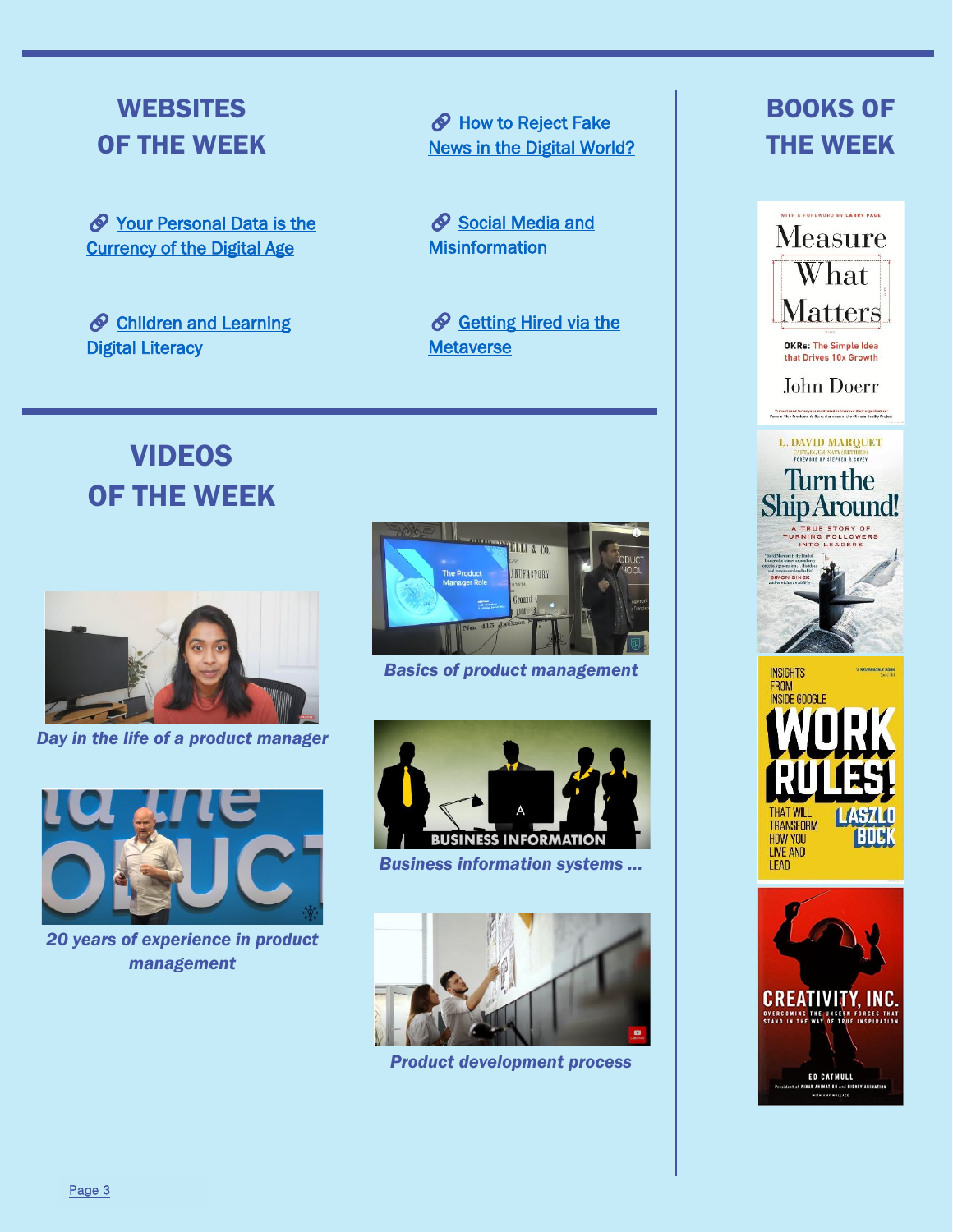![](_page_3_Picture_0.jpeg)

Editor: Prof. Dr. Kyriakos Kouveliotis Associate Editor: Dr. Farshad Badie *[www.berlinsbi.com](http://www.berlinsbi.com/)*

![](_page_3_Picture_3.jpeg)

*Moustafa Gaballa, Lecturer Scientific domains: Tourism, Hospitality* 

### TOURISM & HOSPITALITY

The most significant event in the domain of Tourism for the past week was The Executive Council of UNWTO has met to advance the recovery of tourism around shared goals and a common vision for the sector.

Held for the first time in the Kingdom of Saudi Arabia, the 116th session was the largest meeting of the Executive Council since the start of the pandemic, with more than 200 participants and 32 countries represented. Members noted that the meeting came at a pivotal point for the sector as it learns from the lessons of the pandemic while at the same time looking ahead to a more sustainable, inclusive and resilient future. For more information visit the following link [https://www.unwto.org/news/turning-point-for-tourism-unwto-executive](https://www.unwto.org/news/turning-point-for-tourism-unwto-executive-council-looks-beyond-recovery)[council-looks-beyond-recovery.](https://www.unwto.org/news/turning-point-for-tourism-unwto-executive-council-looks-beyond-recovery)

UNWTO Secretary-General Zurab Pololikashvili stressed that "tourism is united and determined like never before, and UNWTO is guiding it forward, with inclusivity and sustainability at the very heart of all our work".

UNWTO laid out its plans to keep advancing the priorities around fostering sustainability, promoting tourism jobs and education, growing tourism investments and accelerating its digital transformation. Moreover, The Secretary-General illustrated how UNWTO is seizing tourism's unprecedented relevance, including within the United Nations, in national recovery and growth plans and within the wider public and media conversation.

![](_page_3_Picture_10.jpeg)

*Mostafa Khaki, Lecturer Scientific domains: Artificial Intelligence, Deep Learning, Computer Vision* 

### SOCIAL MEDIA

Meta, the parent company of Facebook and Instagram, has faced a flurry of complaints that the company is not doing enough to prevent psychological harm to its young users. Complaints filed this week claim that while social media is aware of the serious harm to young people's mental health through its products, it deliberately uses addictive psychological tactics to trap young and vulnerable users. According to Cnet (see link below), the plaintiffs claim that popular sites fail to protect young users, and that prolonged exposure exposes them to suicide or suicide attempts, self-harm, eating disorders, severe anxiety, depression, and sleep problems. In fact, companies are willing to let all this happen to their users, but they make more profit.

Andy Burchfield, the attorney who filed the complaint, said in a statement Wednesday:

It was possible to design the apps to minimize potential harm, but the company decided to add the teens to make the most of it.

The defendants knew that their products and services were dangerous for children and adolescents, but they completely ignored this issue.

<https://www.cnet.com/news/social-media/meta-facing-8-lawsuits-that-allege-its-addictive-algorithms-harm-young-users/>